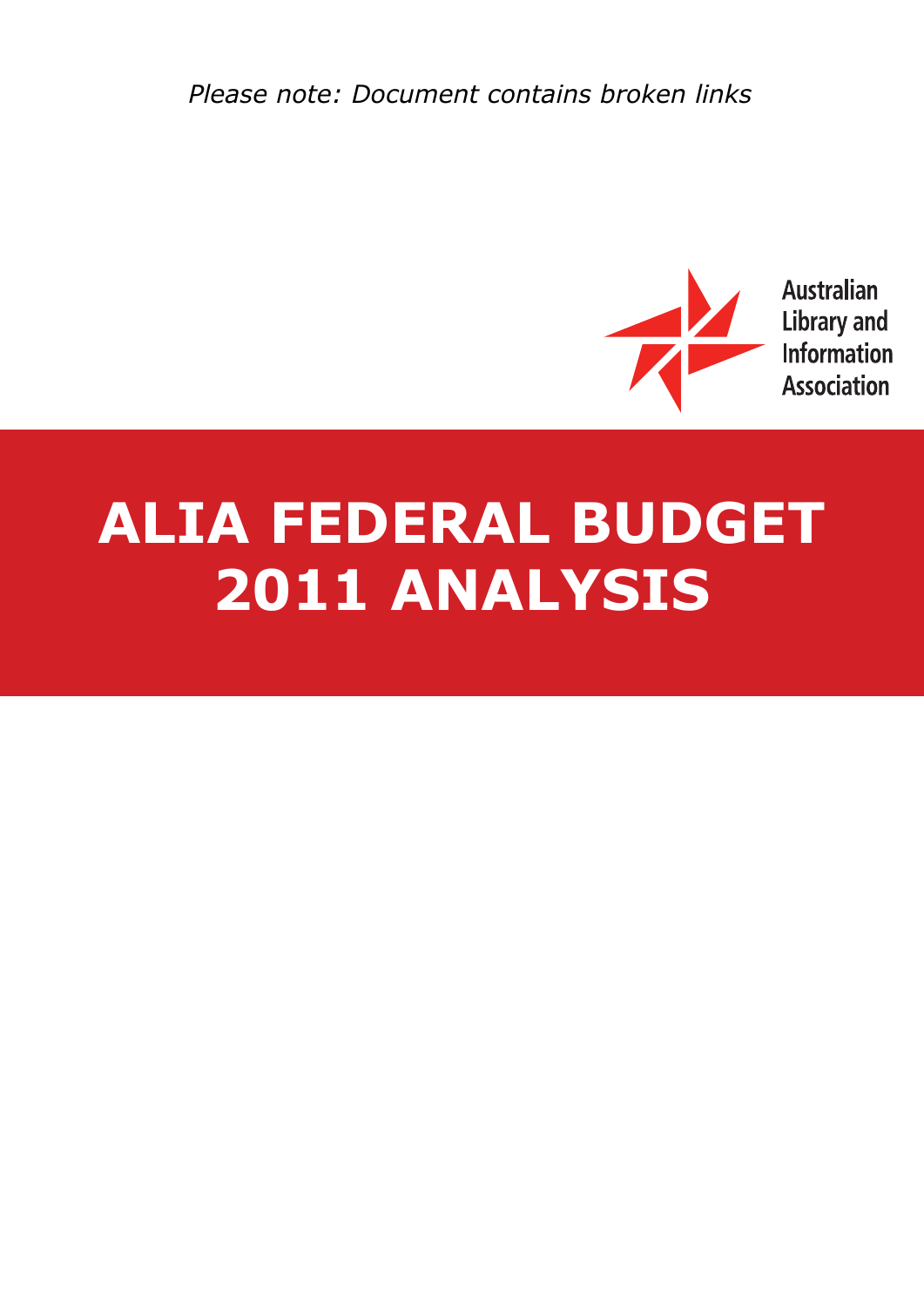

# **Introduction**

In his Budget speech on Tuesday 10 May 2011, Treasurer Wayne Swan promised "to put the opportunities that flow from a strong economy within reach of more Australians. To get more people into work, and to train them for more rewarding jobs. So that national prosperity reaches more lives, in more corners, of our patchwork economy."

Natural disasters were a major factor. For the Labor government, this meant a tight budget and strict spending limits, but the influence of the independent MPs, who hold the balance of power in the House of Representatives, was evident by the emphasis on policies and programs to support regional Australia.

Although mentions of libraries per se were few and far between, the Portfolio Budget Statements provided interesting reading for library and information professionals employed in all sectors. Key topics were:

- National Broadband Network
- Internet filtering
- Cyber-safety
- Education and early childhood development
- Adult literacy

This is ALIA's analysis of the Federal Government Budget 2011 and the items which may well affect our members and their organisations.

The Federal Government's Budget page can be found at [http://budget.australia.gov.au/2011-](http://budget.australia.gov.au/2011-12/index.htm) [12/index.htm.](http://budget.australia.gov.au/2011-12/index.htm) The Budget At A Glance page provides a useful overview [http://budget.](http://budget.australia.gov.au/2011-12/content/at_a_glance/html/index.htm) [australia.gov.au/2011-12/content/at\\_a\\_glance/html/index.htm](http://budget.australia.gov.au/2011-12/content/at_a_glance/html/index.htm). Other analysis that could be of interest can be found at the Australian Local Government Association <http://www.alga.asn.au> and Pro Bono<http://www.probonoaustralia.com.au>.

# **Department of Broadband, Communications and the Digital Economy (DBCDE)**

## *National Broadband Network*

#### http://www.dbcde.gov.au/ data/assets/pdf file/0018/134208/2011-12\_BCDE\_PBS\_Complete.pdf

From the DBCDE's perspective, the big ticket item was the National Broadband Network. The Budget included \$23.4 million "for the DBCDE to provide information to consumers and small businesses about the NBN roll out and support them in the migration from the copper network to the fibre network; provide technical and policy advice to Government on the implementation of the project National Broadband Network policy objectives; and establish an entity to take responsibility for the delivery of the Universal Service Obligation (USO) and legislative scheme for the changes to the USO arrangement." ALIA continues to lobby for libraries to be key partners in helping to maximise the benefits of the NBN in local communities.

The Digital Regions Initiative, "supporting cross-regional and national deployment of successful broadband delivery models in health, education and emergency services in regional, rural and remote communities including National Broadband Network enabled in-home health trials" is the kind of program to which libraries could make a significant contribution. Libraries could also promote the www.digitalbusiness.gov.au website to the Government's target audience of small businesses and community organisations. We also aim to work closely with regional National Broadband Network coordinators, "who encourage the take up of broadband opportunities by local Government, communities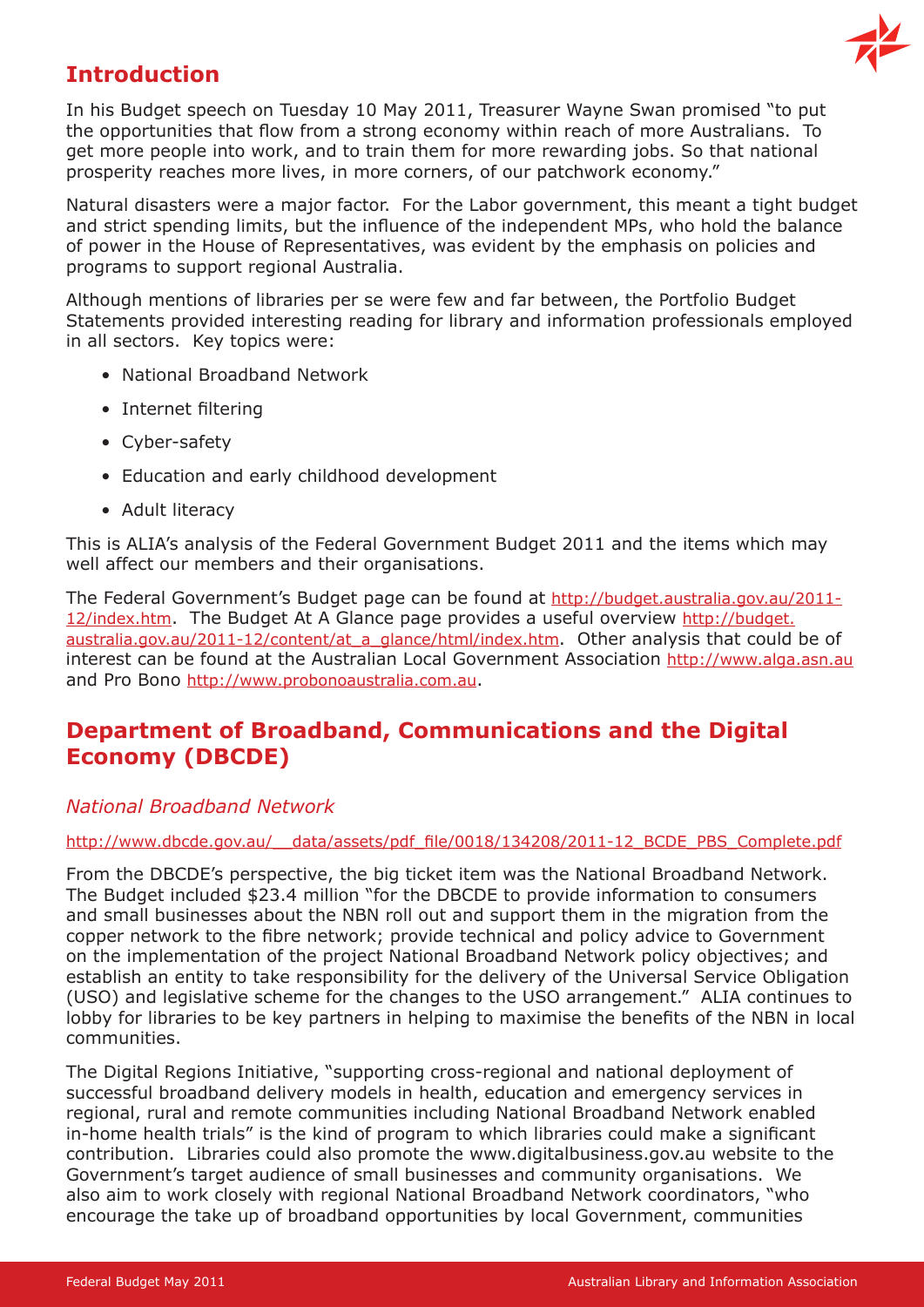

and businesses," and to collaborate with state and territory Governments and Indigenous communities, providing improved public internet access and computer and internet training to remote Indigenous communities.

# *Internet filtering*

#### [http://budget.australia.gov.au/2011-12/content/download/bp2\\_expense.pdf \(p120\)](http://budget.australia.gov.au/2011-12/content/download/bp2_expense.pdf (p120))

"The Government will not proceed with the Voluntary Internet Filtering Grants Program. This will provide savings of \$9.6 million over three years. The Government provided \$9.8 million in the 2010-11 Budget to establish the Voluntary Internet Filtering Grants Program to assist internet service providers (ISPs) to offer customers internet filtering options on a commercial basis. However, consultation with industry has identified limited interest in the grants due to the increasing range of filtering technologies readily available to online users, including browser and search engine filters, and the decision of the three largest ISPs, which account for over 70 per cent of Australian internet users, to voluntarily filter child abuse sites using a list compiled and maintained by the Australian Communications and Media Authority."

# *Cyber-safety*

#### http://www.dbcde.gov.au/ data/assets/pdf\_file/0018/134208/2011-12\_BCDE\_PBS\_Complete.pdf

It was heartening after our work with the Safer Internet Group to see cyber-safety continuing to be in the spotlight.

- Cyber-safety initiatives to inform and educate the Australian community about internet safety tools and online help, Operation of the Youth Advisory Group online forum and the Teachers and Parents Advisory Group, and support of the Consultative Working Group on Cyber-safety; and
- Cyber-security initiatives to inform and educate Australian consumers and small businesses about how best to manage the risk of financial fraud and loss of personal information over the internet.

With two of the Department's key performance indicators being:

- The extent to which Australian households and small businesses are aware of, and adopt, appropriate actions to address cyber-security and cyber-safety risks.
- The extent to which Youth Advisory Group and Consultative Working Group advice and input enables development of improved cyber-safety measures, such as the Cyber-safety Help Button.

# **Department of Education Employment and Workplace Relations (DEEWR)**

DEEWR provided rich pickings, especially for teacher librarians in schools and children and youth services librarians in public libraries, although libraries were not specifically mentioned as important contributors to the early childhood development agenda.

# *Early childhood*

[http://www.deewr.gov.au/Department/Budget/Documents/20112012/2011-2012\\_DEEWR\\_PBS\\_02\\_](http://www.deewr.gov.au/Department/Budget/Documents/20112012/2011-2012_DEEWR_PBS_02_DEEWR_Overview.pdf) [DEEWR\\_Overview.pdf](http://www.deewr.gov.au/Department/Budget/Documents/20112012/2011-2012_DEEWR_PBS_02_DEEWR_Overview.pdf)

"In 2011-12 the Australian Government will implement a suite of reforms to drive greater participation and productivity for the nation. Directed at improving access, equity and quality this includes driving systemic change in early childhood, school and tertiary education, skills development and workforce participation.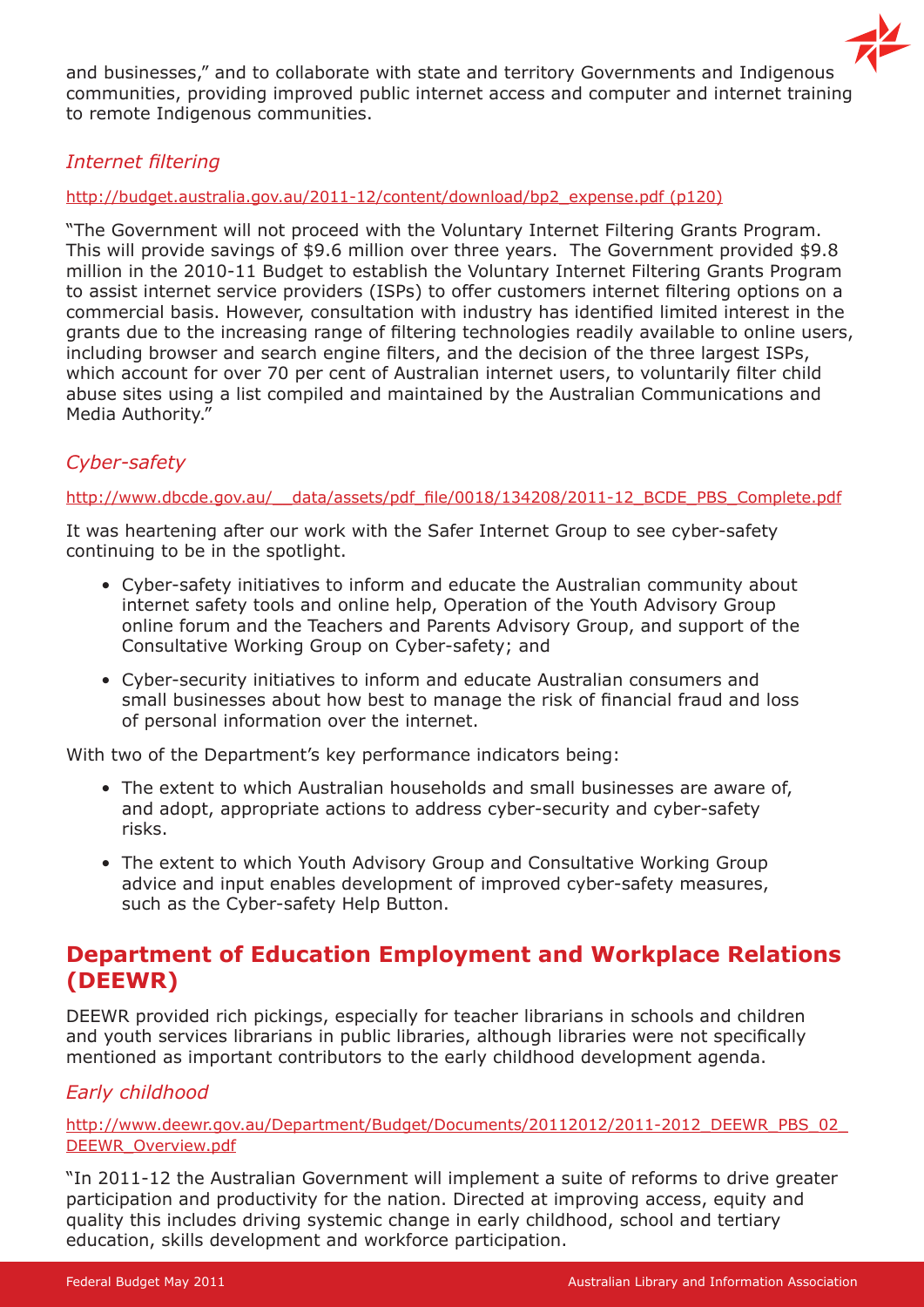

"2011 will see a continued focus by the department on progressing key COAG commitments that underpin the National Early Childhood Development Strategy … The Australian Government has committed in the 2011-12 Budget to ongoing three yearly cycles of the Australian Early Development Index (AEDI). The AEDI is a population based measure of how children have developed by the time they start school.

# *Schools*

[http://www.deewr.gov.au/Department/Budget/Documents/20112012/2011-2012\\_DEEWR\\_PBS\\_02\\_](http://www.deewr.gov.au/Department/Budget/Documents/20112012/2011-2012_DEEWR_PBS_02_DEEWR_Overview.pdf) [DEEWR\\_Overview.pdf](http://www.deewr.gov.au/Department/Budget/Documents/20112012/2011-2012_DEEWR_PBS_02_DEEWR_Overview.pdf)

"This Budget will see further investment in Australia's schools sector with key new initiatives: Reward Payments for Great Teachers, More Support for Children with Disabilities, expansion of the Chaplains program and Teach Next. These initiatives will help to recognise the great work of our teachers and reward them for their valuable work, provide more support for Australian students and assist in attracting and retaining highly qualified people in the teaching profession."

There was more detail about these initiatives here [http://www.deewr.gov.au/Department/](http://www.deewr.gov.au/Department/Budget/Documents/20112012/2011-2012_DEEWR_PBS_04_Outcome_2.pdf) [Budget/Documents/20112012/2011-2012\\_DEEWR\\_PBS\\_04\\_Outcome\\_2.pdf.](http://www.deewr.gov.au/Department/Budget/Documents/20112012/2011-2012_DEEWR_PBS_04_Outcome_2.pdf)

- Rewards for School Improvement—(\$164.8 million appropriated for 2010–11 to 2013–14), supports improved student outcomes through the introduction of a National School Improvement Framework and the provision of reward payments to schools showing the most improvement under the framework. A total of \$388 million in reward payments will be paid to 4500 schools between 2012–13 and 2016–17.
- Empowering Local Schools—the Government will invest \$480.5 million by 2018 to drive improved student performance and outcomes by giving principals, parents and each school community greater power to determine how their local school is run.
- Reward Payments for Great Teachers—the Government will provide \$425 million over four years to facilitate the development of a new nationally consistent, rigorous and objective performance management system for all teachers and recognise and reward Australia's top performing teachers. The development of the nationally consistent performance management system, known as the Australian Teacher Performance Management Principles and Procedures will be undertaken in close consultation with education stakeholders. The Australian Teacher Performance Management Principles and Procedures will assess teachers' performance using a range of methods, which may include: lesson observations; analysis of student data; and parent feedback.
- Teach Next—the Government will provide \$18.1 million over four years to establish a new employment-based pathway into teaching for up to 450 highly skilled and experienced professionals with specialist qualifications who are seeking a career change. This program will address areas of teacher shortage in specialised subject areas, such as mathematics and science, and in hard-to-staff schools, particularly in regional areas.

## *Indigenous literacy*

#### [http://www.deewr.gov.au/Department/Budget/Documents/20112012/2011-2012\\_DEEWR\\_PBS\\_04\\_](http://www.deewr.gov.au/Department/Budget/Documents/20112012/2011-2012_DEEWR_PBS_04_Outcome_2.pdf) [Outcome\\_2.pdf](http://www.deewr.gov.au/Department/Budget/Documents/20112012/2011-2012_DEEWR_PBS_04_Outcome_2.pdf)

"In 2011–12, the Government's focus on targets directed at lifting educational outcomes for all Australians and meeting the Closing the Gap targets for Aboriginal and Torres Strait Islander students will continue as a priority. These targets are:

- Lifting the Year 12 or equivalent attainment rate to 90 per cent by 2015
- Halving the gap between Indigenous and non-Indigenous students in reading, writing and numeracy within a decade (by 2018) at least halving the gap between Indigenous and non-Indigenous students' Year 12 or equivalent attainment rates by 2020."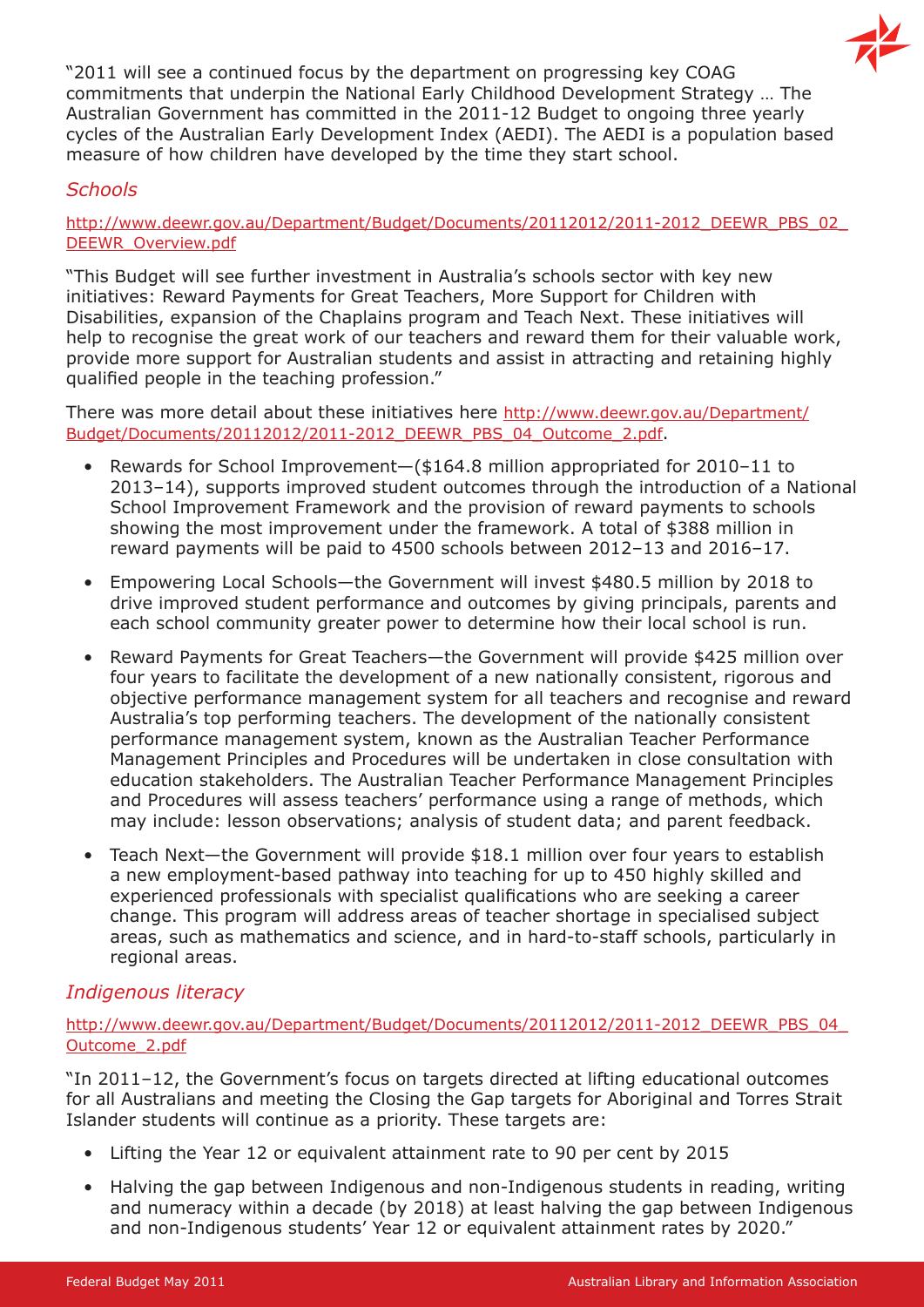#### [http://budget.australia.gov.au/2011-12/content/download/bp2\\_expense.pdf \(p165\)](http://budget.australia.gov.au/2011-12/content/download/bp2_expense.pdf (p165))



"The Government will provide \$171.3 million over two years to 2013-14 to extend Indigenous education support programs funded under the Indigenous Education (Targeted Assistance) Act 2000 (IETA Act) until the end of 2013. The IETA Act provides funding for programs to improve Indigenous literacy and numeracy, school attendance and providing education support. This measure will ensure support for Aboriginal and Torres Strait Islander students while the Review of Funding for Schooling is being conducted. The review has been directed to provide recommendations that include options for supporting Indigenous students."

# *Computers in schools*

#### [http://www.deewr.gov.au/Department/Budget/Documents/20112012/2011-2012\\_DEEWR\\_PBS\\_04\\_](http://www.deewr.gov.au/Department/Budget/Documents/20112012/2011-2012_DEEWR_PBS_04_Outcome_2.pdf) [Outcome\\_2.pdf](http://www.deewr.gov.au/Department/Budget/Documents/20112012/2011-2012_DEEWR_PBS_04_Outcome_2.pdf)

"Through its major funding element, the National Secondary School Computer Fund, the Government is providing for new or upgraded ICT for secondary schools with students in Years 9 to 12 to ensure a 1:1 computer to student ratio by 31 December 2011. Funding is being provided biannually to education authorities on a per capita basis through the Digital Education Revolution (DER) National Partnership with state and territories and by DER funding agreements with the Catholic and independent education authorities. Other funding elements include development of online curriculum tools and resources and ICT teacher professional development."

## [http://budget.australia.gov.au/2011-12/content/download/bp2\\_expense.pdf \(p171\)](http://budget.australia.gov.au/2011-12/content/download/bp2_expense.pdf (p171))

The Government will redirect \$132.5 million over four years from the DER project pool. Since the announcement of the DER, the Australian Government has made significant investments in the integration of information and communication technology into teaching and learning. \$20.0 million per annum will continue to be available in the DER project pool until the end of 2013-14 to support:

- The Digital Strategy for Teachers and School Leaders
- The establishment of a Digital Education Advisory Group
- National initiatives to support the aims of the DER, such as the National Digital Learning Resources Framework.

# *Higher education*

#### http://www.deewr.gov.au/Department/Budget/Documents/20112012/2011-2012\_DEEWR\_PBS\_02 [DEEWR\\_Overview.pdf](http://www.deewr.gov.au/Department/Budget/Documents/20112012/2011-2012_DEEWR_PBS_02_DEEWR_Overview.pdf)

"The Australian Government is continuing to work hard to make higher education more accessible to all Australians. The implementation of reforms introduced in 2009, as part of the Review of Australian Higher Education (the Bradley Review), are still a key focus for the department in 2011, as a new demand driven funding system commence for universities from 2012. In addition, performance-funding targets will be included in the first missionbased compacts to be agreed with universities in 2011, and new indexation arrangements will be implemented to provide increased funding to higher education providers to support the reforms. The Government has also made a commitment of \$50 million over the forward estimates for promoting excellence in universities and an additional \$500 million to the Education Investment Fund for regional priority areas of Australia."

## *Adult literacy programs*

[http://www.deewr.gov.au/Department/Budget/Documents/20112012/2011-2012\\_DEEWR\\_PBS\\_02\\_](http://www.deewr.gov.au/Department/Budget/Documents/20112012/2011-2012_DEEWR_PBS_02_DEEWR_Overview.pdf) [DEEWR\\_Overview.pdf](http://www.deewr.gov.au/Department/Budget/Documents/20112012/2011-2012_DEEWR_PBS_02_DEEWR_Overview.pdf)

"The Australian Government is committed to investing in developing a skilled workforce. This Budget will see further support to improve the numeracy and literacy of unemployed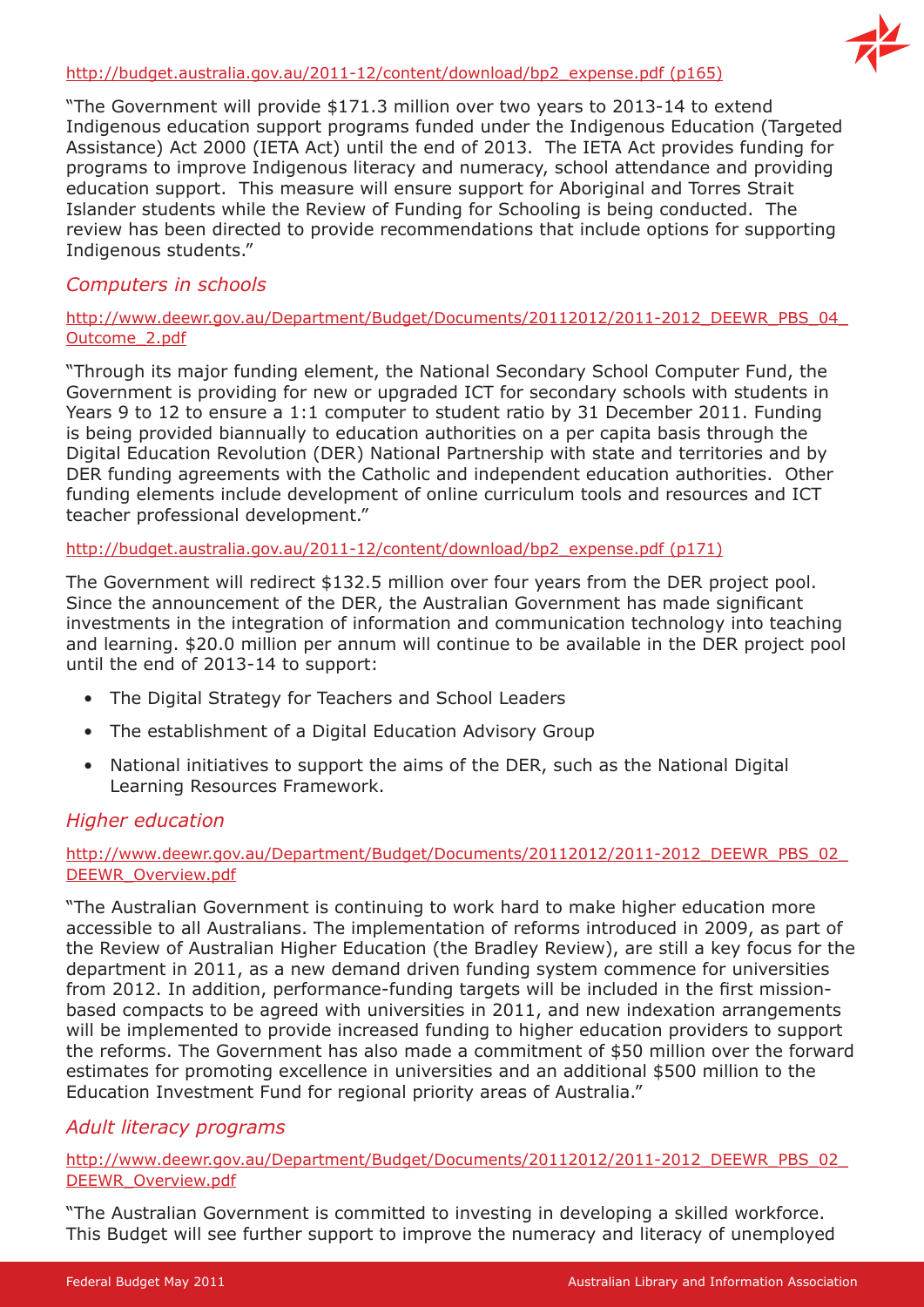$\mathbb{Z}^2$ Australians and ensure disadvantaged people who are encouraged to participate in work have the opportunity to develop the skills they need. While addressing the gap in adult literacy and numeracy, the Government is also investing in the skills of our future workforce through the Smarter Schools National Partnership for Literacy and Numeracy, National Trade Cadetships and the construction of Trades Training Centres in schools."

[http://budget.australia.gov.au/2011-12/content/download/bp2\\_expense.pdf \(pp134 – 152\)](http://budget.australia.gov.au/2011-12/content/download/bp2_expense.pdf (pp134 � 152))

- The Government will provide \$20.0 million over four years to provide additional training places for workers with low language, literacy and numeracy skills. The funding will provide approximately 13,000 additional training places over four years under the Workforce English Language and Literacy Program. This measure will assist organisations up-skill their workers so they can better participate in the workforce.
- The Government will provide \$143.1 million (including capital funding of \$1.3 million) over four years to fund approximately 30,000 additional training places under the Language, Literacy and Numeracy Program (LLNP). The LLNP assists job seekers of working age to achieve sustainable employment outcomes by providing up to 800 hours of free accredited Language, Literacy and Numeracy (LLN) training.
- The Government will provide \$25.0 million over three years to establish the National Workforce and Productivity Agency. The National Workforce and Productivity Agency will be established from 1 July 2012 through an expansion of the current functions of Skills Australia, the independent statutory body that provides advice to the Government on workforce skills and development needs.
- The Government will provide \$67.6 million over four years (including capital fundingof \$0.3 million in 2011-12) to deliver transitional activities for early school leavers aged 15-21 years of age who do not have a year 12 certificate or equivalent qualification. Early School Leavers Transition Support (ETS) will commence from 1 July 2012 and be delivered through Job Services Australia. ETS will assist early school leavers in The measure will also fund additional pathway and outcome payments to Job Services Australia service providers who assist early school leavers with low levels of literacy and numeracy to complete the first block of the Language, Literacy and Numeracy Program upon completion of ETS.

## *National Action Plan on literacy and numeracy*

#### [http://www.deewr.gov.au/Department/Budget/Documents/20112012/2011-2012\\_DEEWR\\_PBS\\_04\\_](http://www.deewr.gov.au/Department/Budget/Documents/20112012/2011-2012_DEEWR_PBS_04_Outcome_2.pdf) [Outcome\\_2.pdf](http://www.deewr.gov.au/Department/Budget/Documents/20112012/2011-2012_DEEWR_PBS_04_Outcome_2.pdf)

With the National Year of Reading 2012 in our sites, the focus on literacy in the Budget was encouraging.

"Literacy and numeracy are the essential foundation skills that allow young people to achieve at school, go on to further learning, and participate fully in society and work. This program [National Partnership for Literacy and Numeracy (NP)] focuses on the key areas of teaching, leadership and the effective use of student performance information to deliver sustained improvement in literacy and numeracy outcomes for all students, especially those who are falling behind.

"The Literacy and Numeracy NP is well underway. To date, all participating schools have commenced activity, totalling approximately 1045 schools (10.3 per cent of all schools in Australia). These schools enrol around 406, 879 students (11.7 per cent of all students), of whom around 28 001 identify as Aboriginal and/or Torres Strait Islander. This represents 17.9 per cent of all Aboriginal and/or Torres Strait Islander students enrolled in schools around the country.

"The NP has now entered the reward stage. States and territories will receive reward funding based on the achievement of agreed literacy and numeracy targets as well as local measures."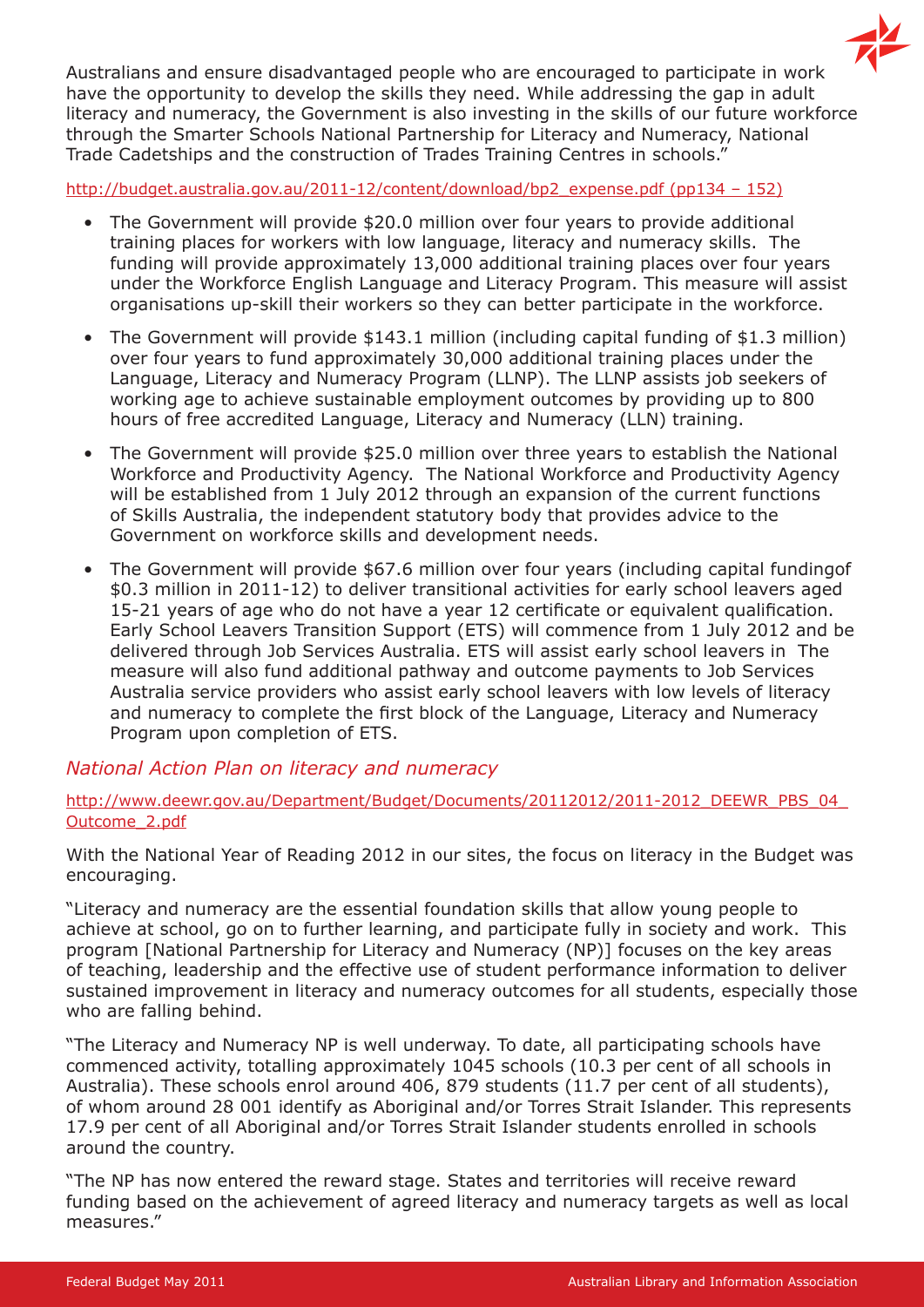# *Building the Education Revolution*



#### [http://www.deewr.gov.au/Department/Budget/Documents/20112012/2011-2012\\_DEEWR\\_PBS\\_04\\_](http://www.deewr.gov.au/Department/Budget/Documents/20112012/2011-2012_DEEWR_PBS_04_Outcome_2.pdf) [Outcome\\_2.pdf](http://www.deewr.gov.au/Department/Budget/Documents/20112012/2011-2012_DEEWR_PBS_04_Outcome_2.pdf)

"As part of the Government's \$42 billion Nation Building—Economic Stimulus Plan, 16.2 billion is being invested over four financial years (2008–09 to 2011–12) through Building the Education Revolution (BER). The BER aims to provide economic stimulus through the rapid construction and refurbishment of school infrastructure, and to build learning environments to help children, families and communities participate in activities that will support achievement, develop learning potential and bring communities together."

#### [http://budget.australia.gov.au/2011-12/content/download/bp2\\_expense.pdf \(p153\)](http://budget.australia.gov.au/2011-12/content/download/bp2_expense.pdf (p153))

The Government will provide \$11.6 million over four years to respond to the recommendations of the Building the Education Revolution (BER) Implementation Taskforce Interim Report released on 6 August 2010. The Government accepted and agreed to implement the recommendations of the report in full.

# *Tertiary infrastructure*

## [http://budget.australia.gov.au/2011-12/content/download/bp2\\_expense.pdf \(p156\)](http://budget.australia.gov.au/2011-12/content/download/bp2_expense.pdf (p156))

"The Government will provide \$500 million over five years (including \$100 million in 2015-16) to fund a regional priority round from the Education Investment Fund (EIF). This will support regional higher education and vocational institutions to improve their infrastructure, and help improve the quality of training and education regional students receive. Higher educational and vocational institutions will apply in a competitive round, with all applications to be assessed by the EIF Advisory Board."

# *Smarter Schools*

#### [http://www.deewr.gov.au/Department/Budget/Documents/20112012/2011-2012\\_DEEWR\\_PBS\\_04\\_](http://www.deewr.gov.au/Department/Budget/Documents/20112012/2011-2012_DEEWR_PBS_04_Outcome_2.pdf) [Outcome\\_2.pdf](http://www.deewr.gov.au/Department/Budget/Documents/20112012/2011-2012_DEEWR_PBS_04_Outcome_2.pdf)

"The Smarter Schools—Improving Teacher Quality National Partnership (NP) supports ambitious, nationally significant and sustainable reforms to attract, train, place, develop and retain quality teachers and school leaders in classrooms and schools.

"States and territories will be eligible to receive reward funding from 2011–12 for the demonstration of achievement in reform areas that improve teacher remuneration structures, increase school-based decision-making, improve in-school support, reward teachers in 'hard-to-staff' and disadvantaged schools and increase Aboriginal and Torres Strait Islander teachers and schools leaders' engagement with community members. The COAG Reform Council will assess achievements against reward reforms and will report performance information to COAG.

"The NP will provide \$550 million in Commonwealth funding, which includes:

- \$94 million in facilitation funding to be paid to states and territories
- Up to \$350 million in reward funding to be paid to states and territories
- \$56 million to be retained by the Commonwealth to support joint national activity
- \$50 million to be retained by the Commonwealth for professional development and support for principals.

*Vocational Education Broadband Network*

[http://budget.australia.gov.au/2011-12/content/download/bp2\\_expense.pdf \(p176\)](http://budget.australia.gov.au/2011-12/content/download/bp2_expense.pdf (p176))

"The Government will terminate future funding from the Vocational Education Broadband Network from 2010-11. This will provide savings of \$78.4 million over three years. The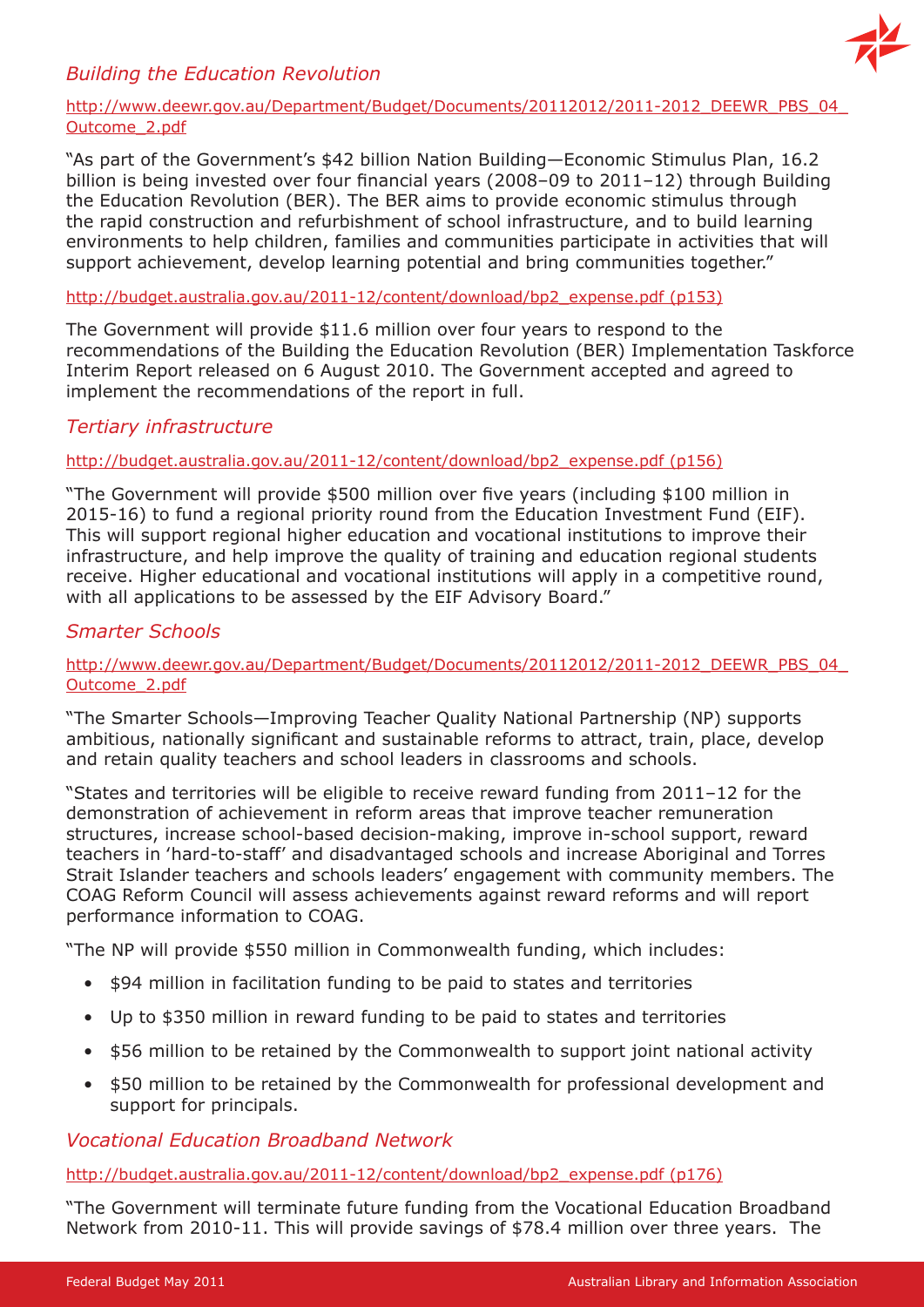

Vocational Education Broadband Network was announced in April 2009 to deliver a high speed broadband network for the vocational education and training sector. The new National Broadband Network is expected to deliver the same functionality as the Vocational Education Broadband Network."

*Broadband for Seniors*

[http://budget.australia.gov.au/2011-12/content/download/bp2\\_expense.pdf \(p178\)](http://budget.australia.gov.au/2011-12/content/download/bp2_expense.pdf (p178))

"The Government will provide \$10.4 million over four years for the ongoing maintenance of the 2,000 Broadband Kiosks for Seniors. This funding continues the Helping Seniors Make Ends Meet — Broadband for Seniors measure announced in the 2008-09 Budget, which provides older Australians with free access to the internet and assists them to gain confidence to use computers through free training in their local communities."

## *National institutes*

[http://www.deewr.gov.au/Department/Budget/Documents/20112012/2011-2012\\_DEEWR\\_PBS\\_05\\_](http://www.deewr.gov.au/Department/Budget/Documents/20112012/2011-2012_DEEWR_PBS_05_Outcome_3.pdf) [Outcome\\_3.pdf](http://www.deewr.gov.au/Department/Budget/Documents/20112012/2011-2012_DEEWR_PBS_05_Outcome_3.pdf)

"National institutes—funding to the Australian National University, the University of Melbourne (for the Victorian College of the Arts), the University of Tasmania (for the Australian Maritime College Institute) and Bachelor Institute of Indigenous Tertiary Education in recognition of their national role in particular areas of higher education."

# **Department of Innovation Industry Science and Research**

# *Australian Institution of Aboriginal and Torres Strait Islander Studies*

[http://www.innovation.gov.au/AboutUs/FinancialInformationandLegislation/BudgetInformation/](http://www.innovation.gov.au/AboutUs/FinancialInformationandLegislation/BudgetInformation/Documents/IISRPortfolioBudgetStatementsFull2011-12.pdf) [Documents/IISRPortfolioBudgetStatementsFull2011-12.pdf](http://www.innovation.gov.au/AboutUs/FinancialInformationandLegislation/BudgetInformation/Documents/IISRPortfolioBudgetStatementsFull2011-12.pdf)

Expenses for the Australian Institution of Aboriginal and Torres Strait Islander Studies are expected to continue at around current levels for next year. Plans are to encourage and publish new Indigenous authors; develop the skills of writers and use outreach facilities to increase access to the AIATSIS library and audio-visual collections. It is also hoped to develop the website to provide greater access to collections and research.

# *Excellence in Research Australia*

[http://www.innovation.gov.au/AboutUs/FinancialInformationandLegislation/BudgetInformation/](http://www.innovation.gov.au/AboutUs/FinancialInformationandLegislation/BudgetInformation/Documents/IISRPortfolioBudgetStatementsFull2011-12.pdf) [Documents/IISRPortfolioBudgetStatementsFull2011-12.pdf](http://www.innovation.gov.au/AboutUs/FinancialInformationandLegislation/BudgetInformation/Documents/IISRPortfolioBudgetStatementsFull2011-12.pdf)

ERA assesses research quality within Australia's higher education research institutions using a combination of indicators and expert review by committees comprising experienced, internationally-recognised experts. "In 2011-12, priorities will include … a review of the ERA 2010 process, through targeted and broad sector-wide reviews. These include reviews of the measures used to assess quality of research, such as applied measures, the ERA evaluation process more broadly, and the discipline and discipline groups examined."

# *Collaborative Research Networks — redirect funding*

[http://budget.australia.gov.au/2011-12/content/download/bp2\\_expense.pdf \(p276\)](http://budget.australia.gov.au/2011-12/content/download/bp2_expense.pdf (p276))

"The Government will achieve savings of \$20.7 million over two years from the Collaborative Research Networks (CRN) program. Funding will remain available to continue to provide assistance to encourage less research-intensive higher education institutions to develop their research capability by teaming up with other institutions with established research expertise."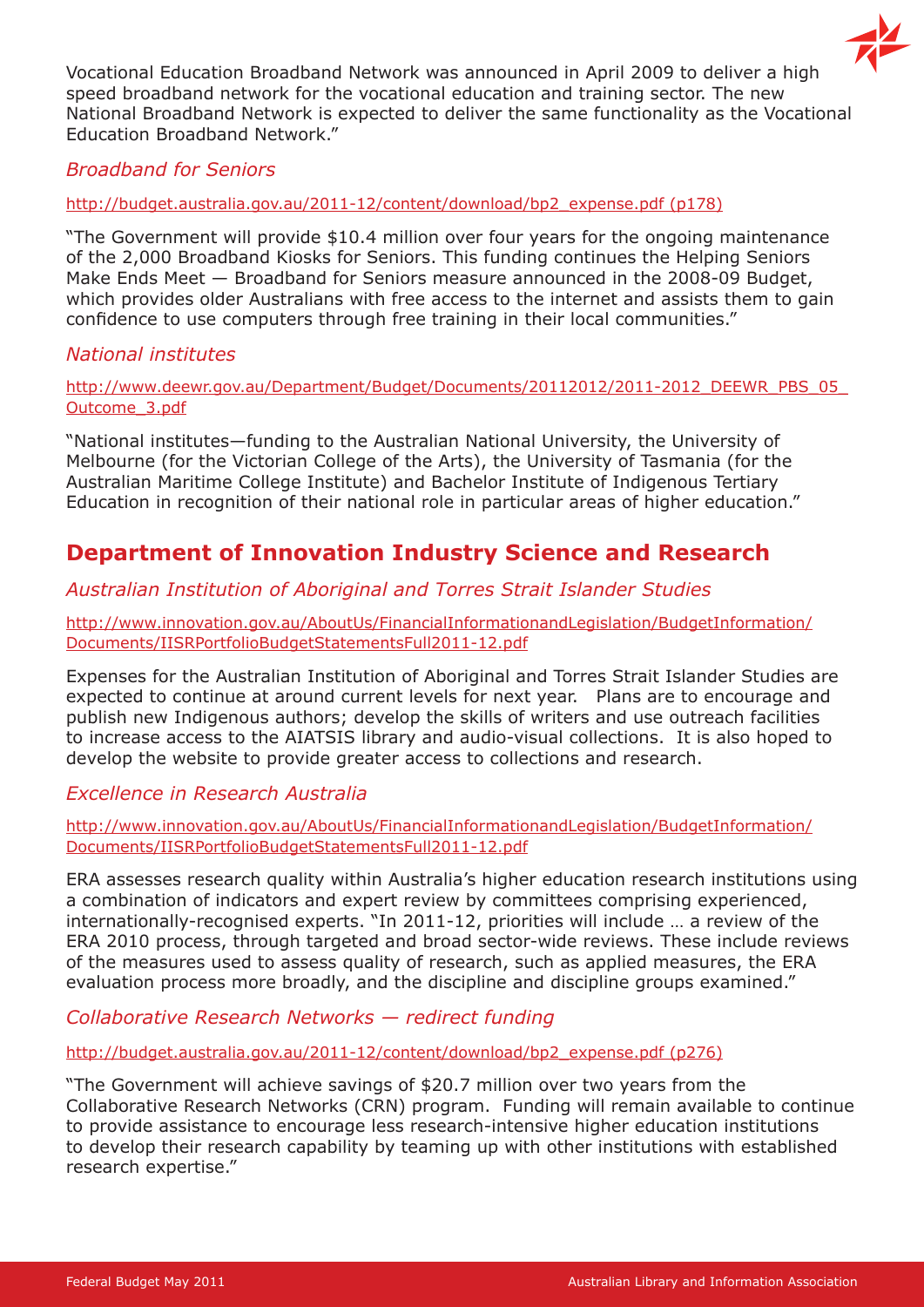# **Prime Minister and Cabinet**



# *Office for the Arts*

#### [http://budget.australia.gov.au/2011-12/content/download/bp2\\_expense.pdf \(p287\)](http://budget.australia.gov.au/2011-12/content/download/bp2_expense.pdf (p287))

The Government is providing \$10 million over five years for the Australia Council to support young and emerging artists. This new program provides funding for the creation of new Australian work across all art forms and will assist artists to build more sustainable careers. It will also assist artists facing specific access barriers – including artists with a disability, artists from non-English speaking culturally diverse backgrounds, and artists in regional and remote areas.

This measure will implement the Government's election commitment to invest in a creative Australia. This commitment will support up to 150 additional artistic works, presentations and fellowships.

The initiative will deliver grants of

- Up to \$80,000 per annum for new artistic works, including visual arts, performing arts, literature, new media and music
- Up to \$50,000 per annum for additional presentations to Australian audiences, including to communities outside the major metropolitan areas
- \$60,000 or more for fellowships for Australia's young and emerging artists and midcareer artists.

Artists developing new content for use by the National Broadband Network or showcasing distinctive Australian work overseas may also be supported through this initiative.

<http://www.dpmc.gov.au/accountability/budget/2011-12/index.cfm>

Objectives for the arts included:

- Access to Australian books in public and educational libraries is maintained or increased.
- Increased sales of Prime Minister's Literary Award shortlisted or winning titles.

[http://budget.australia.gov.au/2011-12/content/download/bp2\\_expense.pdf \(p286\)](http://budget.australia.gov.au/2011-12/content/download/bp2_expense.pdf (p286))

On a less positive note, "the Government will achieve savings of \$1.6 million over four years from the Get Reading! program. The Get Reading! Program, an annual promotion of books and reading, will be delivered in a more cost-effective way, including utilising digital technology and e-publishing.

## *Cultural institutions*

<http://www.dpmc.gov.au/accountability/budget/2011-12/index.cfm>

Old Parliament House was to maintain its oral history program in partnership with the National Library of Australia.

In 2011-12, actions for the National Library of Australia itself were to:

- Implement a new international standard for the bibliographic description of library materials.
- Collaborate with relevant agencies to discuss the extension of legal deposit to nonprint resources.
- Plan and design the implementation of a next generation Digital Library Infrastructure to support digital Australian collections.
- Complete construction of a Treasures Gallery, which will enable the NLA to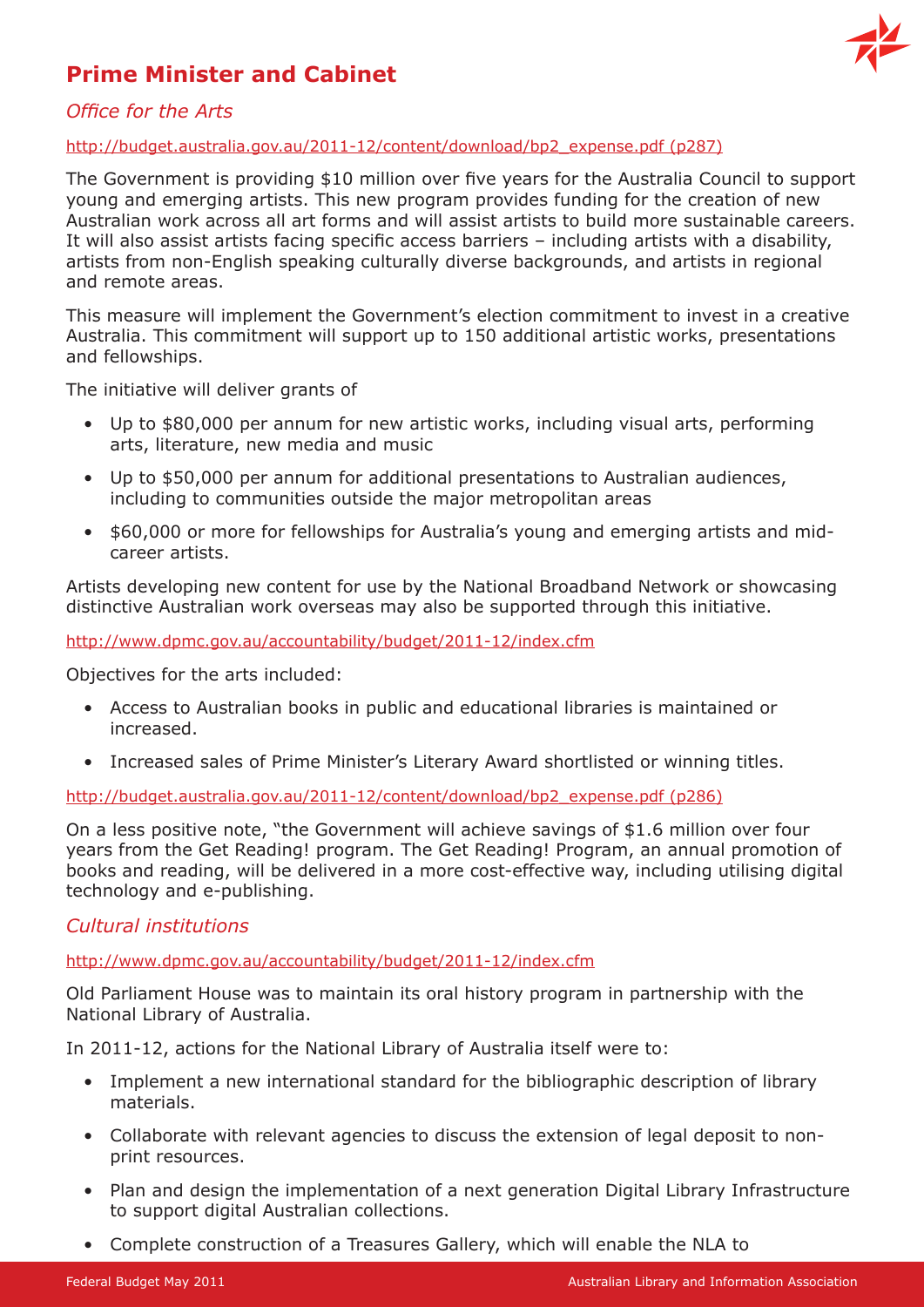

permanently display its iconic, rare and important collection items to the public.

- Commence work on the integration of the Main and Newspaper reading rooms.
- Implement improved systems and workflows to enhance the supply of copies of collection material to users.
- Continue to work collaboratively with National and State Libraries Australasia on a series of major projects known as Reimagining Libraries, which aim to transform services offered by the national, state and territory libraries to better meet the needs of Australians for access to library services in the digital age.
- Continue a major oral history project, funded by the Department of Families, Housing, Community Services and Indigenous Affairs, to record the story of the Forgotten Australians and former child migrants.
- Improve our national collection discovery service, Trove, and extend Trove to include journal articles and licensed electronic resources.
- Improve the performance of Libraries Australia, a national resource sharing service, by redeveloping the search interface.
- Participate in and contribute to the work of international library bodies including the Committee of Principles, the Conference of Directors of National Libraries and the International Federation of Library Associations.

The Portfolio Budget stated that the Library did not have any significant trends, changes or variance in program expenses over the forward years and it was the same story for National Archives. However, http://budget.australia.gov.au/2011-12/content/download/ bp2\_expense.pdf (p286), "the Government will provide funding to the National Archives of Australia (NAA) to address long-term requirements for additional archives preservation and storage capacity. The funding will allow the NAA to lease a new preservation and storage facility and to refurbish existing facilities."

# **Treasury**

#### *Not-for-profit changes*

#### [http://budget.australia.gov.au/2011-12/content/download/bp2\\_revenue.pdf \(p36\)](http://budget.australia.gov.au/2011-12/content/download/bp2_revenue.pdf (p36))

The Government will reform the tax concessions provided to not-for-profit (NFP) entities to ensure they are targeted only at those activities that directly further a NFP's altruistic purposes. The new arrangements will commence on 1 July 2011 and will initially affect only new unrelated commercial activities that commence after 10 May 2011.

The Government will consult on and introduce a statutory definition of 'charity' for all

Commonwealth laws to take effect from 1 July 2013. It will provide the proposed Australian Charities and Not-for-profits Commission with \$2.9 million over four years to develop new guidance for the sector, implement system changes, and re-assess the charitable status of entities on the basis of the new statutory definition.

#### *Grants*

#### [http://budget.australia.gov.au/2011-12/content/download/bp2\\_revenue.pdf \(p46\)](http://budget.australia.gov.au/2011-12/content/download/bp2_revenue.pdf (p46))

"The Government will provide \$43.3 million over four years to the Australian Taxation Office (ATO) to allow it to monitor the accurate accounting of government grants and payments.

"This increased funding will enable the ATO to collect payment information from government agencies across all three levels of government, and will provide for sophisticated data-matching techniques to examine compliance by the recipients of such payments."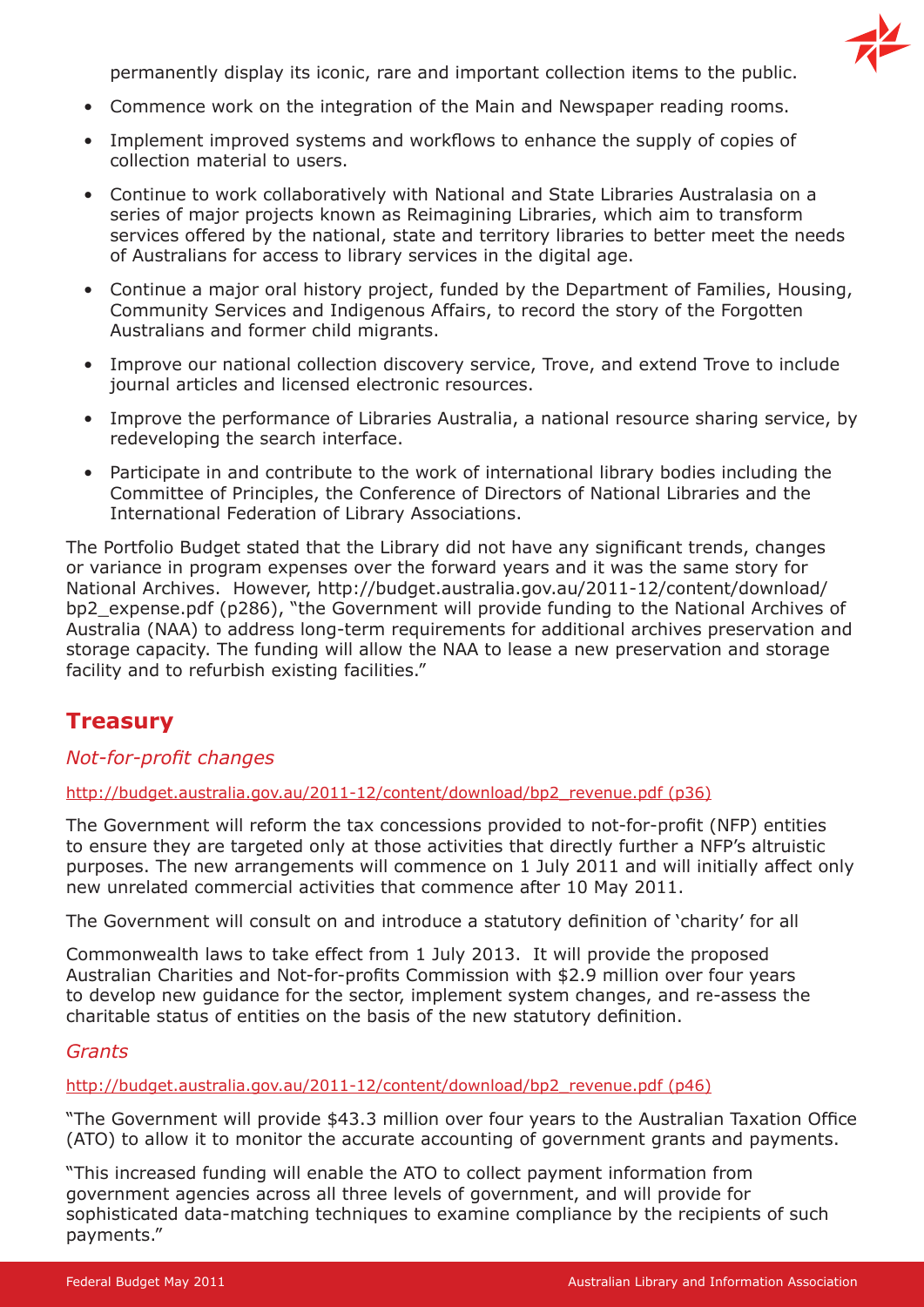## *Australian War Memorial*



#### [http://budget.australia.gov.au/2011-12/content/download/bp2\\_expense.pdf \(p327\)](http://budget.australia.gov.au/2011-12/content/download/bp2_expense.pdf  (p327))

"The Government will provide \$33.9 million over four years in additional resourcing to the Australian War Memorial. This will allow the Australian War Memorial to maintain its current level of activities. Additionally, this funding will provide supplementation for the anticipated increase in demand for research services, education programs and historical professional advice in the lead up to, and beyond, the Centenary of Anzac."

# **Department of Health and Ageing**

## *Co-location of services*

[http://budget.australia.gov.au/2011-12/content/download/bp2\\_expense.pdf \(p249\)](http://budget.australia.gov.au/2011-12/content/download/bp2_expense.pdf (p249))

"The Government will provide \$107.5 million over four years to continue the progressive co-location of 520 Centrelink and Medicare Australia shop fronts. Of this funding \$65.8 million in capital, will be met from within the existing resources of the Department of Human Services. Co-location will involve the expansion of existing office space to accommodate additional services or the merging of a small number of existing shop fronts (around 61 sites) into existing or new premises. This will generate savings of \$14.0 million over four years through a reduction in property costs and will only occur where an alternate service location is available. This initiative will improve access to government services by expanding the range of services available in any one location. It will also provide a platform for the future co-location of other Commonwealth, state and territory agencies."

# **Regional Australia**

## *Regional Loading for Universities*

#### [http://budget.australia.gov.au/2011-12/content/download/ms\\_rural\\_and\\_regional.pdf](http://budget.australia.gov.au/2011-12/content/download/ms_rural_and_regional.pdf)

In response to the Review of Regional Loading, announced in Transforming Australia's Higher Education System, the Government will provide an additional \$109.9 million over four years for the regional loading, increasing funding to a total of \$249.4 million. This will strengthen regional higher education by helping to overcome the higher costs of regional campuses, compared to campuses in major cities. The Government will also improve the way the regional loading is provided to universities. Funding will be targeted to the campuses that most need support and it will be provided through a transparent process that responds to student demand.

## *Regional Priorities Round of the Education Investment Fund*

#### [http://budget.australia.gov.au/2011-12/content/download/ms\\_rural\\_and\\_regional.pdf](http://budget.australia.gov.au/2011-12/content/download/ms_rural_and_regional.pdf)

The Government has already committed \$4.15 billion from the Education Investment Fund (EIF) for infrastructure to support higher education, research and vocational education and training.

In this Budget, the Government is providing a further \$500 million over the next five years to meet regional infrastructure needs with an EIF Regional Priorities Round, which will open mid-2011. This includes seed funding of \$20 million for the establishment of a multipartner university campus on the mid-north coast of New South Wales.

The EIF Regional Priorities Round will help support education participation and attainment, contribute to regional economic growth and development and build sustainable institutions and communities.